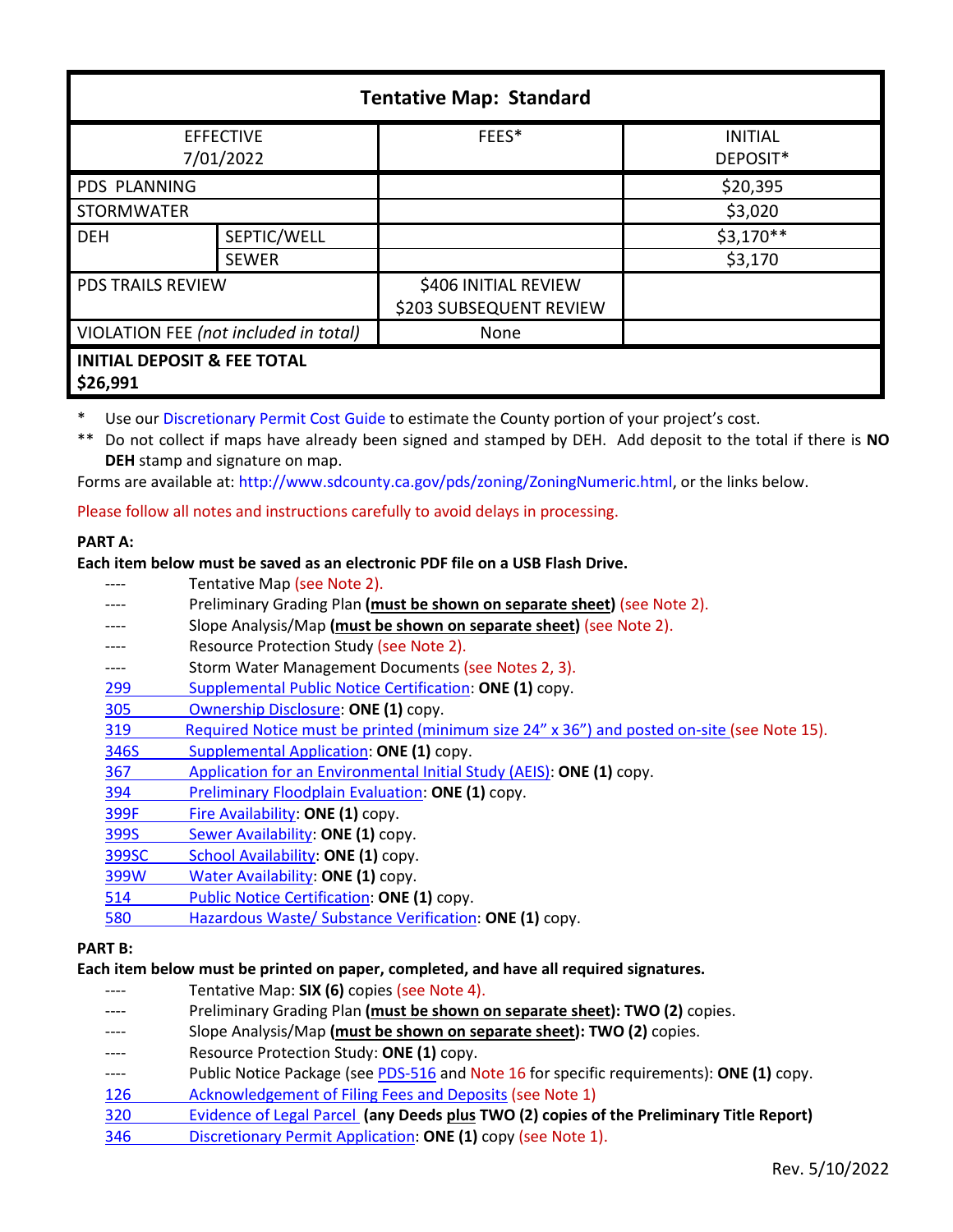### 524 [Notice To Property Owners:](http://www.sdcounty.ca.gov/pds/zoning/formfields/PDS-PLN-524.pdf) **ONE (1)** copy.

**Storm Water Management Documents:**

- **Step 1:** [Storm Water Intake Form for All Permit Applications:](http://www.sandiegocounty.gov/content/dam/sdc/pds/zoning/formfields/SWQMP-Intake-Form.pdf) **TWO (2)** copies (see Notes 2, 3).
- **Step 2: As determined by the Intake Form above, complete the required SWQMP below.** [Standard Project SWQMP:](http://www.sandiegocounty.gov/content/dam/sdc/pds/zoning/formfields/SWQMP-Standard.pdf) **TWO (2)** copies (see Notes 2, 3). **Or**
	- [Priority Development \(PDP\) SWQMP:](https://www.sandiegocounty.gov/content/sdc/dpw/watersheds/DevelopmentandConstruction/BMP_Design_Manual.html) **TWO (2)** copies (see Notes 2, 3).

### **PART C:**

### **All items below are for your information. Please do not bring in these items.**

- [209 Defense and Indemnification Agreement FAQs](http://www.sdcounty.ca.gov/pds/zoning/formfields/PDS-PLN-209.pdf)
- [247 Fish and Wildlife](http://www.sdcounty.ca.gov/pds/zoning/formfields/PDS-PLN-247.pdf) Fees
- 298 Supplemental Public Notice Procedure
- 372 [Tentative Map Applicant's Guide](http://www.sdcounty.ca.gov/pds/zoning/formfields/PDS-PLN-372.pdf)
- [374 Resource Protection Study](http://www.sdcounty.ca.gov/pds/zoning/formfields/PDS-PLN-374.pdf)
- [515 Public Notice Procedure](http://www.sdcounty.ca.gov/pds/zoning/formfields/PDS-PLN-515.pdf)
- [516 Public Notice Applicant's Guide](http://www.sdcounty.ca.gov/pds/zoning/formfields/PDS-PLN-516.pdf)
- [906 Signature Requirements](http://www.sdcounty.ca.gov/pds/zoning/formfields/PDS-PLN-906.pdf) 
	- [Policy G-3: Determination of Legal Parcel](http://www.sdcounty.ca.gov/pds/zoning/formfields/POLICY-G-3.pdf)
	- Policy 1-49: Distribution of [Notification of Land Use Hearings](http://www.sdcounty.ca.gov/cob/docs/policy/I-49.pdf)
	- [Policy 1-73: Hillside Development](http://www.sdcounty.ca.gov/cob/docs/policy/I-73.pdf)
	- Policy S-1: [Slopes/Density Analysis](http://www.sdcounty.ca.gov/pds/zoning/formfields/POLICY-S-1.pdf)
		- [Standard Conditions for Subdivision Maps](http://www.sdcounty.ca.gov/pds/zoning/formfields/StdCondTMSubDivMaps.pdf)

### **NOTES:**

### 1. **IMPORTANT:**

A Registered Property Owner **MUST SUBMIT** a **Signed Letter of Authorization** for an Agent if; An Authorized Agent signs the PDS-346 form and is not the registered owner of the parcel.

Or, the parcel is owned by two or more registered owners.

- Or, not all of the registered owners are signing the PDS-346 form.
- Or, the Authorized Agent is not the Financially Responsible Party.
- Or, the parcel is owned by a Corporation.

# **ADDITIONALLY:**

Financially Responsible Party **MUST SIGN** form PDS-126. Financially Responsible Party **INFORMATION MUST MATCH EXACTLY** on form PDS-126 Authorized Agent **may sign** form PDS-346 **ONLY IF ATTACHED** to a **Signed Letter of Authorization.** 

- 2. Save each complete Study, Report, Plot Plan, Map, etc., as an electronic PDF file onto ONE (1) USB Flash Drive. Provide only ONE (1) USB Flash Drive. Submit only the requested files. Files CANNOT have any security restrictions or passwords. Please name each PDF file on the USB Flash Drive based on the "Title or Type" of document being submitted (examples: Plot Plan, Resource Protection Study, Grading Plan). Please note: the USB Flash Drive will not be returned.
- 3. The Storm Water Intake Form determines whether a project requires a Standard SWQMP or Priority Development Project (PDP) SWQMP. These forms and documents must be submitted on paper and as PDF files on the USB Flash Drive and have all required signatures.
- 4. Tentative Maps: Six (6) printed copies, (stapled together in sets and folded to 8½" x 11" with the lower righthand corner exposed).
- 5. If the parcel is on septic sanitation system and/or well system, then Health Department (DEH) Certification is required.
- 6. STAFF: Give applicant PDS-319 (Notice of Application) and PDS-382 (Flagging Procedure for Projects).
- **7. A Major Pre-Application Meeting is MANDATORY prior to the submittal of this application.**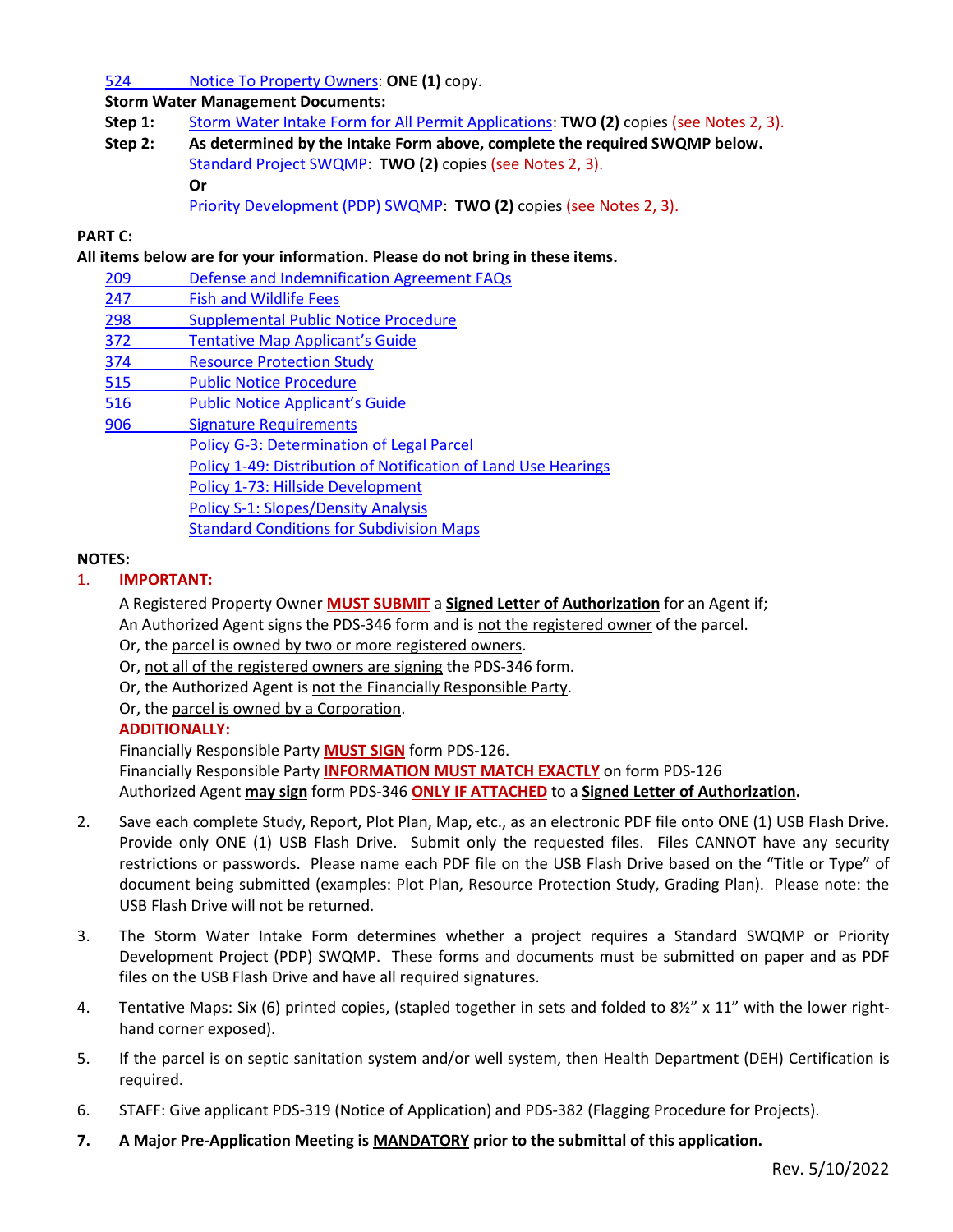- 8. At INTAKE: One (1) hard copy of the Major Pre-Application letter from PDS or; One (1) hard copy of the form waiving the Major Pre-Application Meeting (PDS-328) MUST be submitted by the applicant. Techs: Check ACCELA to be sure the applicant has completed a Major Pre-Application Meeting. If not, we cannot accept the submittal.
- 9. Project goes to local Community Planning Group and/or Design Review Board for recommendation.
- 10. Use the same PROJECT # (not case #) as the Major Pre-Application when entering this application into Accela.
- 11. Indicate legal lot status in Accela under comments and note on PDS-346.
- 12. Refer to the County of San Diego Residential Subdivision Design Guidelines for additional guidance on residential subdivision design.
- 13. If project is a violation, plans must have Code Compliance Officer's stamp before accepting the application.
- 14. Your application package must be complete when you bring it in for submittal. The submittal process begins at the main "Check-In" counter on the first floor.
- 15. The applicant is responsible for the initial posting of the notice(s) and assuring that the notice(s) stays posted until the eleventh day after final action is taken on the permit application, at which time the applicant shall remove the notice(s). The Notice shall be posted within ten (10) days of payment of the application fees. Applicants shall use PDS-319 (Public Notice) which can be found at <https://www.sandiegocounty.gov/content/dam/sdc/pds/zoning/formfields/PDS-PLN-319.pdf> or can be requested at the time of application submittal. Please see PDS-298 and PDS-515 for complete posting requirements. **The applicant must email the Planner photo(s) showing that the required Notice has been posted.**

Failure to post or comply with the posting guidelines may delay processing of your project or delay the public hearing.

**On-Site Posting of PDS-319 is required for** Major Use Permits, Major Use Permit Modifications, Minor Use Permits, Minor Use Permit Modifications, Specific Plans, Specific Plan Amendments, Tentative Maps, Tentative Parcel Maps, and Zone Reclassifications.

- 16. Notice of the application shall be given to all property owners within a radius (feet) from the applicant's property and a minimum number of different owners. For example, if 50 different property owners cannot be found within a 1000' radius, the notice area shall be expanded until 50 property owners are available for notification. See below for more details:
	- a. Tentative Map < 50 lots 1,000' (feet) and minimum of 50 different owners.
	- b. Tentative Map > 50 lots 1,500' (feet) and minimum of 100 different owners.

| 500' Min. Distribution Distance of<br><b>Public Notices; Min. of 20 Property</b> | 1000' Min. Distribution Distance of<br><b>Public Notices; Min. of 50 Property</b> | 1500' Min. Distribution Distance of<br><b>Public Notices; Min. of 100 Property</b> |
|----------------------------------------------------------------------------------|-----------------------------------------------------------------------------------|------------------------------------------------------------------------------------|
| <b>Owners</b>                                                                    | <b>Owners</b>                                                                     | Owners                                                                             |
| • Administrative Permits                                                         | • Agricultural Preserve Establishment/                                            | • General Plan Amendment                                                           |
| • Habitat Loss Permits                                                           | Disestablishment                                                                  | • Rezone                                                                           |
| • Minor Use Permits                                                              | • Alcoholic Beverage License                                                      | • Specific Plan Amendment                                                          |
| • Open Space Encroachment                                                        | • Open Space Vacation                                                             | • Major Use Permit                                                                 |
| • Reclamation Plan                                                               | • Tentative Map (<50 lots)                                                        | • Tentative Map (>50 lots)                                                         |
| • Site Plan (<10,000 sq ft.)                                                     | • Site Plan $(>10,000$ sq ft)                                                     | • Site Plan (>25,000 sq ft)                                                        |
| • Tentative Parcel Map                                                           | • Appeals of above projects                                                       | • Appeals of above projects                                                        |
| $\bullet$ Variance                                                               |                                                                                   |                                                                                    |
| • Wireless Facilities                                                            |                                                                                   |                                                                                    |
| • Appeals of above projects                                                      |                                                                                   |                                                                                    |